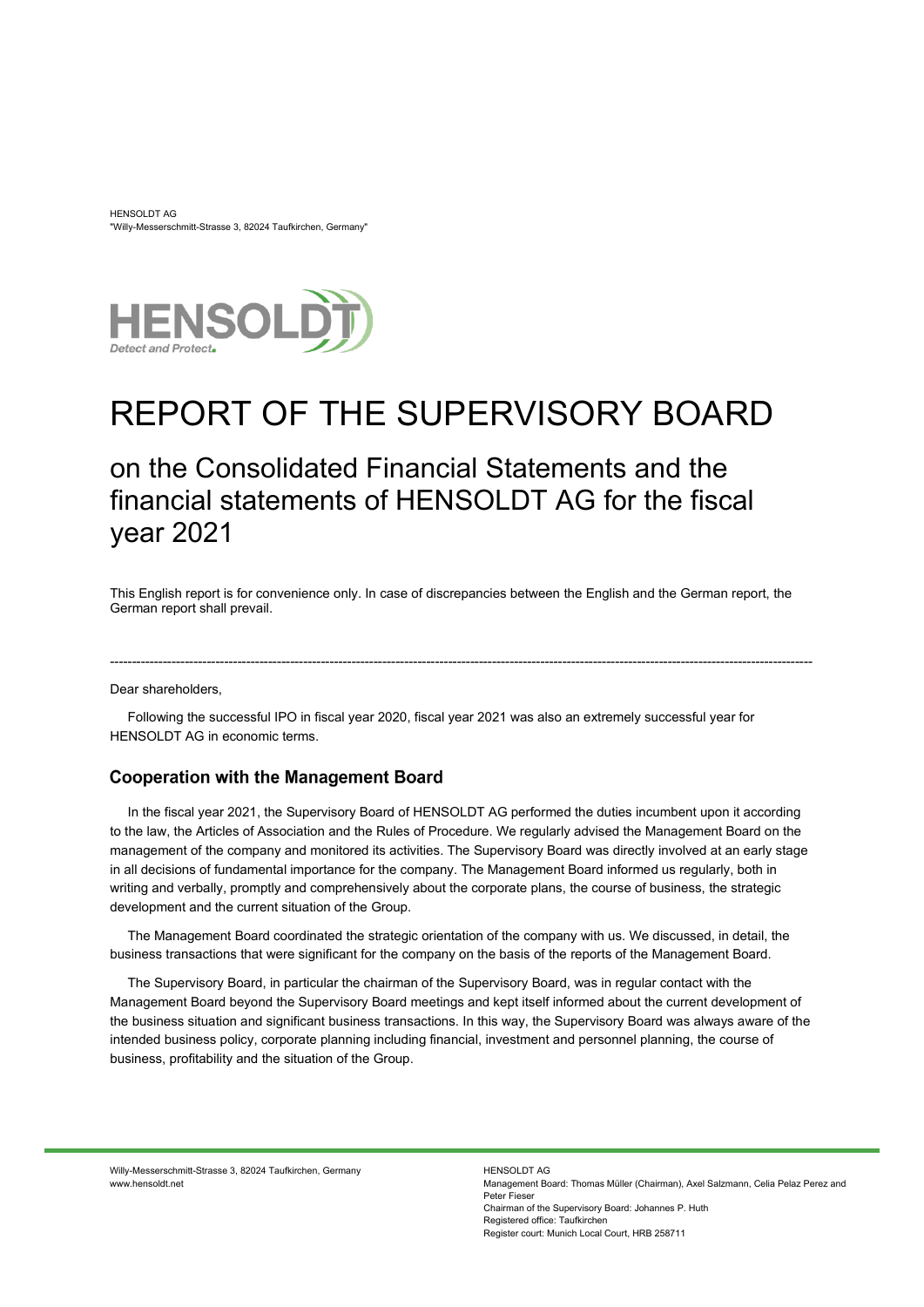

## **Corporate Governance and functioning of the Supervisory Board**

Further explanations on corporate governance can be found in the *Corporate Governance Statement*, which is part of the combined management report for HENSOLDT AG and the Group. It contains detailed information on the working methods of the Supervisory Board and its committees. In addition, you will find explanations on the current declaration of the Management Board and the Supervisory Board pursuant to section 161 AktG (German Stock Corporation Act), which the Supervisory Board approved on March 11, 2022. The current declaration of the Management Board and the Supervisory Board pursuant to section 161 AktG is also made permanently available to shareholders on the website of HENSOLDT at [https://investors.hensoldt.net](https://investors.hensoldt.net/) in the "Corporate Governance" section.

The members of the Supervisory Board are responsible for their own training and further education. The company supports the Supervisory Board in this effort to an appropriate extent. In the previous fiscal year, the members of the Supervisory Board received further training according to their individual needs on the topics of risk management and accounting as well as the role and function of the Supervisory Board and practical reflection.

#### Deliberations and resolutions in the plenary session of the Supervisory Board

The Supervisory Board of HENSOLDT AG held a total of five meetings in the last fiscal year.

In the extraordinary meeting on March 5, 2021, the Supervisory Board dealt with the approval of the contract for the development and delivery of the airborne electronic signals intelligence system "PEGASUS" and the issuance of the declaration pursuant to section 161 AktG.

The meeting on March 19, 2021 focused on the preparation of the first annual general meeting of HENSOLDT AG and the adoption of resolutions on the annual financial statements of HENSOLDT AG and the Consolidated Financial Statements as of December 31, 2020, the combined management report, the dependency report as well as the nonfinancial reporting of the HENSOLDT Group. In addition, after receiving reports from the Executive Committee, the Supervisory Board decided on the determination of the Management Board remuneration for the fiscal year 2020, other Management Board remuneration issues, in particular the remuneration system to be presented at the annual general meeting 2021, and the expansion of the Management Board.

On May 7, 2021, the Supervisory Board informed itself about the current developments regarding the acquisition of a stake in HENSOLDT AG by the Italian defence group Leonardo S.p.A. and the status of the strategic defence programs with a significant share of HENSOLDT.

At the Supervisory Board meeting on September 24, 2021, the Management Board reported comprehensively on the business development, the order situation, the status of major orders, the employee share programme "Echo" and the expansion of Group financing under the existing credit agreement. The Supervisory Board also decided to the conduct of a self-assessment to review the effectiveness of the performance of its duties.

At the meeting on December 14, 2021, the Supervisory Board focused on the results of the stocktaking of this selfassessment and the approval of the budget (including the annual investment, finance and personnel plan). In the context of the self-assessment, the Supervisory Board members determined that the evaluation of the self-assessment carried out by the Supervisory Board members resulted in a balanced distribution of competences. Changes to the competence profile were not considered necessary or appropriate at the present time. In view of the organization of the Supervisory Board meetings, the members of the Supervisory Board expressed their hope that an improvement in the pandemic situation in 2022 would make it possible to hold the meetings again as face-to-face meetings and allow, in this framework, for a more direct communication. It was also noted that the Supervisory Board will continue to keep an eye on the issue of sustainability in particular. Where necessary, the Supervisory Board also adopted resolutions by written procedure. This mainly concerned the approval of the introduction of a revised compliance process planned by the Management Board of HENSOLDT AG and the approval of the issuing of securities in the context of the submission of an offer by HENSOLDT Sensors GmbH.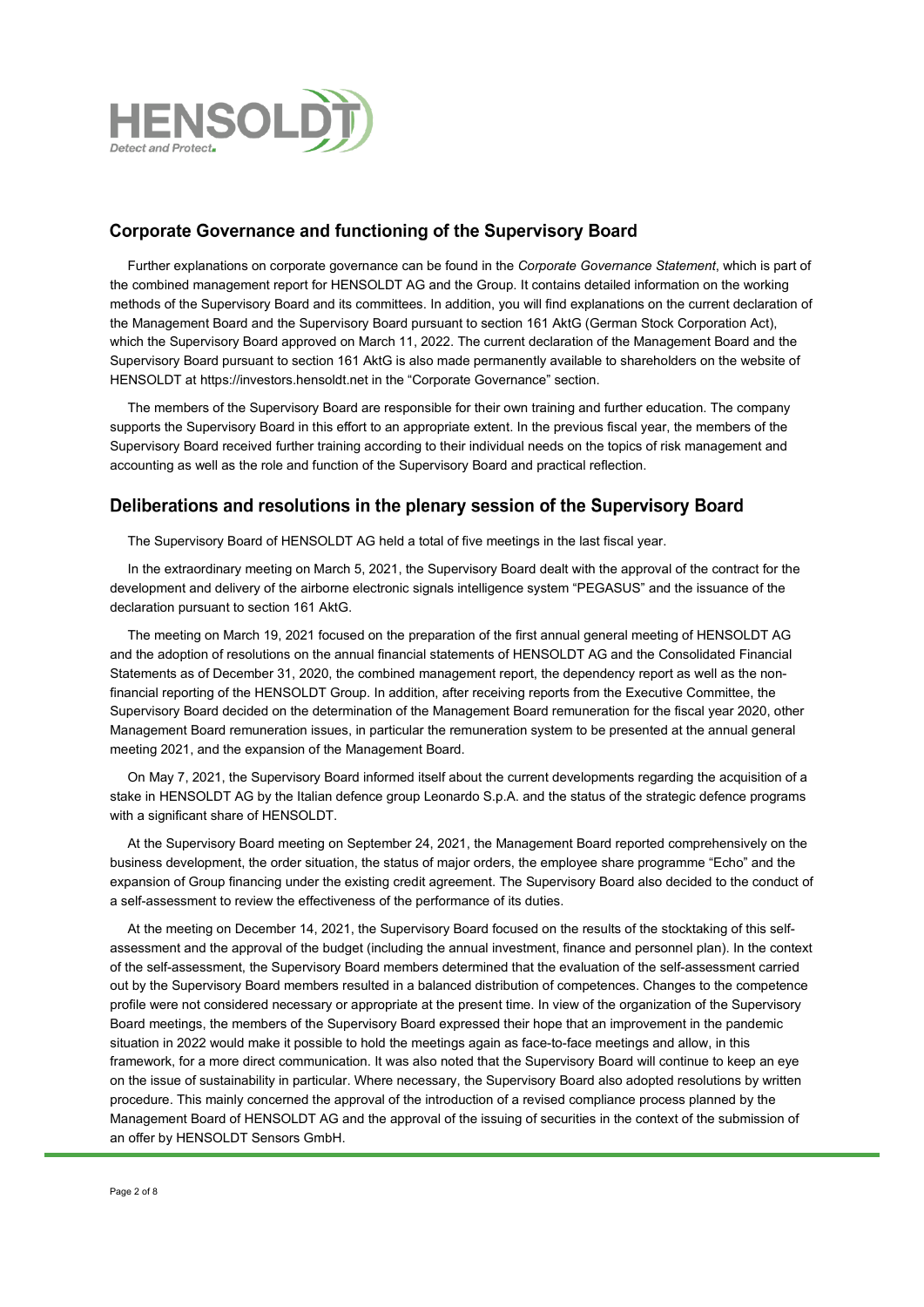

The members of the Management Board regularly attended Supervisory Board and committee meetings. Consultations of the Audit Committee with the auditor and deliberations on internal matters of the Supervisory Board took place without the Management Board being present.

Measures that require the approval of the Supervisory Board according to the Articles of Association, the Rules of Procedure for the Supervisory Board or the Rules of Procedure for the Management Board were submitted to the Supervisory Board for decision-making with the appropriate lead time. The Supervisory Board approved each of the Management Board's proposed resolutions after thorough examination and consultation. Apart from the individual measures already explained, there were no other transactions in the last fiscal year requiring approval that needed to be reported about.

#### **Committees of the Supervisory Board**

The Supervisory Board has established an Executive Committee and five other committees to efficiently perform its duties. These prepare the resolutions of the Supervisory Board as well as the topics to be dealt with in the plenary session. To the extent permitted by law, decision-making powers of the Supervisory Board have been transferred to the corresponding committees.

Four meetings of the **Executive Committee** took place in the last fiscal year.

In its meeting on March 19, 2021, the Executive Committee dealt with an expert opinion on the remuneration of the Management Board and the remuneration system for the members of the Management Board of HENSOLDT AG that had been developed on this basis. The Executive Committee evaluated the achieved target values for the fiscal year 2020 and prepared a proposal to the Supervisory Board for the bonus of the Management Board. In addition, the Executive Committee prepared the Supervisory Board's decision on the remuneration system for the Management Board as well as other topics related to remuneration of the Management Board. The Executive Committee discussed the expansion of the Management Board to four members and submitted a corresponding proposal to the Supervisory Board for the appointment of Mrs. Celia Pelaz as the fourth member of the Management Board.

In the other meetings on May 7, 2021, September 24, 2021 and December 7, 2021, the Executive Committee dealt in particular with the terms of the Management Board service contract of Mrs. Celia Pelaz and the procedure for succession planning for the Management Board.

The **Audit Committee** held seven meetings.

A significant part of its work was the discussion of the preliminary financials for the fiscal year 2020, the dividend proposal and the financials during the year (quarterly announcement 3M2021, half-yearly financial report 6M2021 and quarterly announcement 9M2021). With regard to the key financial figures, the audit committee consulted with the CFO and, with regard to the half-year financial report, with the auditor to explain the results of the audit review.

With a view to the first annual general meeting of HENSOLDT AG, the Audit Committee prepared the Supervisory Board's resolution on the financial statements, combined management report and other reporting, including non-financial reporting, in its meeting on March 19, 2021 and made a recommendation to the Supervisory Board on the appropriation of the balance sheet profit.

On May 6, 2021, the Audit Committee assured itself of the quality of the audit, reviewed the risk development in HR / operative resources and the status of IT security.

In further meetings held on August 3, 2021, September 24, 2021 and November 23, 2021, the Audit Committee dealt with the Financial Market Integrity Strengthening Act (FISG), the audit plan for the consolidated financial statements and the financial statements for the fiscal year 2021 and the current status of the corresponding audit, as well as the approval of assurance and other non-audit services by the company KPMG AG. In addition, the Audit Committee prepared the recommendation to the Supervisory Board for a resolution on the Group's budget for the fiscal year 2022.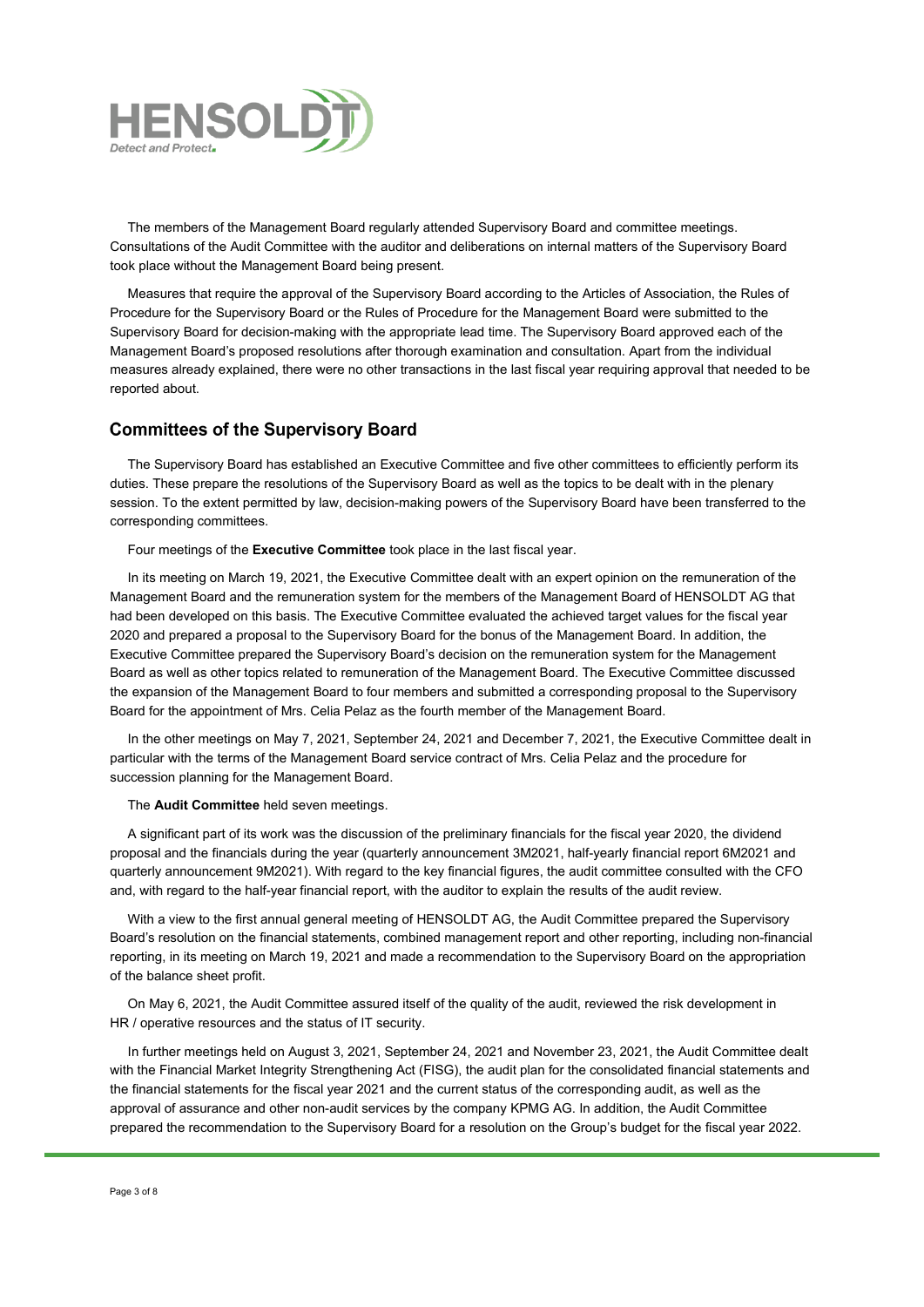

In its regular meetings during the year, the Audit Committee also received regular reports from senior staff and the head of internal audit on audit activities and investigations as well as on current risk management issues. The Audit Committee verified that all identified potential risks were adequately addressed. Furthermore, the Audit Committee dealt with the performance of the acquisitions carried out by the HENSOLDT Group and their strategic classification in several meetings.

Regular consultations were conducted between the Audit Committee and the auditor without the presence of the Management Board and consultations between the Audit Committee and the Management Board without the presence of the auditor.

The **Compliance Committee** held six meetings in the last fiscal year.

A major focus of the Compliance Committee's activities was the review and updating of the HENSOLDT Group's compliance processes, which was the subject of deliberations and also resolutions on January 29, 2021 (extraordinary meeting), March 18, 2021, March 25, 2021 (written procedure with recommendation for approval regarding the introduction of the amended processes to the plenary meeting of the Supervisory Board), April 30, 2021, May 7, 2021, September 24, 2021 and November 9, 2021. The Compliance Committee dealt with the benchmarking review of HENSOLDT Group's anti-corruption system commissioned in 2020, the target structure of the update and, in particular, the topic of a performance-based remuneration for sales agents. The status of the respective preparations for implementation was closely monitored, among other things, by addressing the corresponding accompanying training courses for the staff. Overall, the Compliance Committee came to the conclusion that the established compliance standards had so far proven to be appropriate.

Furthermore, the Compliance Committee received regular reports during the year from the Head of Compliance and the general counsel on the Compliance Dashboard, the status of e-learning, the compliance risk assessment and the Open Line cases. There was also a regular exchange with the Head of Internal Audit and with the Data Protection Officer of HENSOLDT Group.

In March 2021, the **Nomination Committee** prepared a competence profile for the Supervisory Board of HENSOLDT AG, which was adopted by the Supervisory Board on March 19, 2021 and reviewed as part of the Supervisory Board's self-assessment in autumn 2021.

The chairpersons of the Executive Committee, the Audit Committee and the Compliance Committee reported on the work of the committees in the plenary sessions.

The **Mediation Committee** and the **Related Party Transactions Committee** were not convened during the fiscal year.

The **IPO Committee**, which still existed in the fiscal year 2020 and was reported on here, was no longer established in the fiscal year 2021, as its field of duties ceased with the successful IPO of the company.

#### Presence of the members of the Supervisory Board at the meetings

Below is information on the participation of the Supervisory Board members in the meetings of the Supervisory Board and the committees that took place in the fiscal year under review: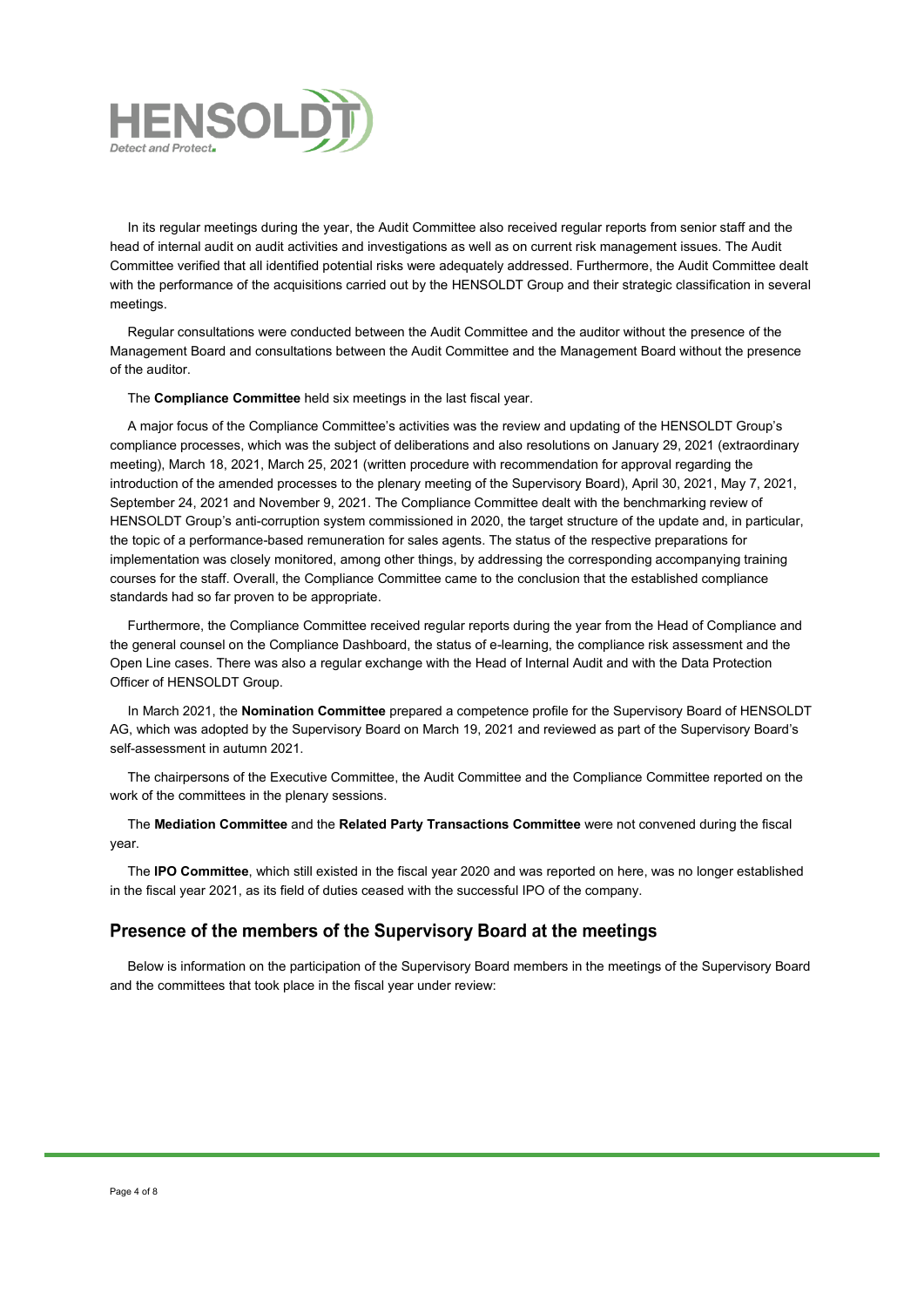

|                                                                                                                 | Plenary<br>sessions of<br>the<br>Supervisory<br><b>Board</b> |            |                          | <b>Audit Committee</b>   |                | Compliance<br>Committee |                          | <b>Executive</b><br><b>Committee</b> |
|-----------------------------------------------------------------------------------------------------------------|--------------------------------------------------------------|------------|--------------------------|--------------------------|----------------|-------------------------|--------------------------|--------------------------------------|
| (number of<br>meetings /<br>participa-<br>tion in %)                                                            | Num-<br>ber                                                  | in<br>$\%$ | Number                   | in $%$                   | Number         | in $%$                  | Number                   | in $%$                               |
| <b>Johannes</b><br>P. Huth<br>Chairman<br>of the<br>Supervi-<br>sory Board                                      | 4/5                                                          | 80         | $\overline{a}$           | $\blacksquare$           | $\blacksquare$ | ä,                      | 4/4                      | 100                                  |
| Armin<br>Maier-<br>Junker <sup>1</sup><br><b>Vice</b><br>Chairman<br>of the<br>Super-<br>visory<br><b>Board</b> | $5/5$                                                        | 100        | $\sim$                   |                          |                |                         | 4/4                      | 100                                  |
| Dr. Jürgen<br>Bestle <sup>1</sup>                                                                               | 2/2                                                          | 100        | $\overline{\phantom{a}}$ | ä,                       | 2/2            | 100                     | L,                       | ٠                                    |
| Jürgen<br>Bühl <sup>1</sup>                                                                                     | 5/5                                                          | 100        | $\sim$                   | $\overline{\phantom{a}}$ |                |                         | 4/4                      | 100                                  |
| Dr. Frank<br>Döngi <sup>1</sup>                                                                                 | 3/3                                                          | 100        | $\sim$                   | $\overline{\phantom{a}}$ | 4/4            | 100                     | -                        |                                      |
| Achim<br>Gruber <sup>1</sup>                                                                                    | 2/2                                                          | 100        | $\overline{\phantom{a}}$ | $\blacksquare$           | 2/2            | 100                     | $\overline{\phantom{0}}$ |                                      |
| Prof.<br>Wolfgang<br>Ischinger                                                                                  | $5/5$                                                        | 100        | -                        |                          |                |                         | 4/4                      | 100                                  |
| Ingrid<br>Jägering                                                                                              | $5/5$                                                        | 100        | $7/7$                    | 100                      | ÷,             | $\overline{a}$          | -                        | $\overline{\phantom{a}}$             |
| Marion<br>Koch <sup>1</sup>                                                                                     | $5/5$                                                        | 100        | $7/7$                    | 100                      |                |                         |                          | ÷                                    |

<span id="page-4-0"></span>1Employee representative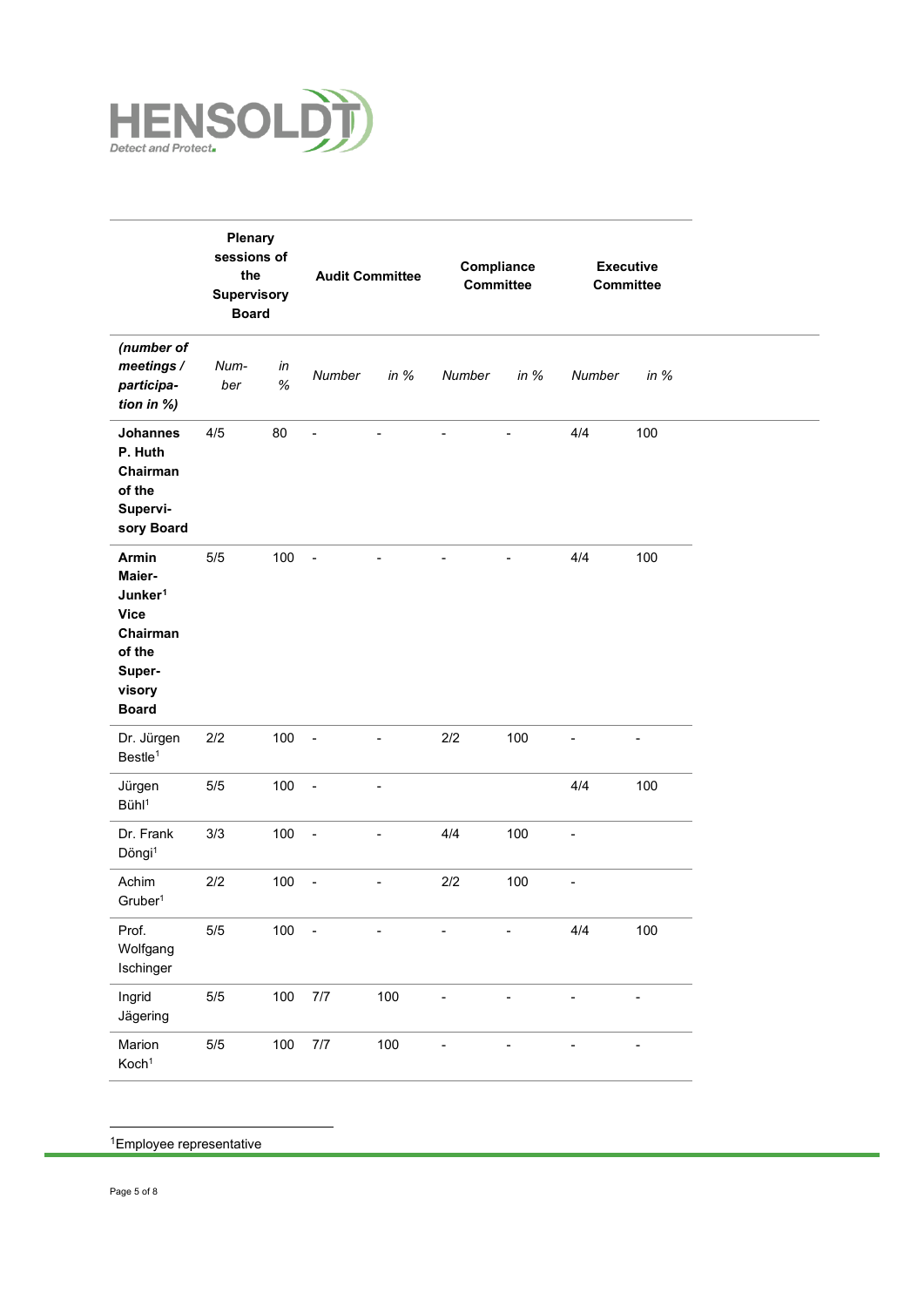

|                                           |     | 97.14 |                          | 92.85                        |                          | 97.22 |   | 100                      |
|-------------------------------------------|-----|-------|--------------------------|------------------------------|--------------------------|-------|---|--------------------------|
| Ingo Zeeh <sup>1</sup>                    | 3/3 | 100   | $\sim$                   | $\qquad \qquad \blacksquare$ | 4/4                      | 100   |   |                          |
| Claire<br>Wellby                          | 5/5 | 100   | $\overline{\phantom{a}}$ | $\overline{a}$               |                          | -     |   |                          |
| Julia Wahl <sup>1</sup>                   | 4/5 | 80    | 7/7                      | 100                          | $\overline{\phantom{a}}$ | -     |   |                          |
| Prof. Dr.<br><b>Burkhard</b><br>Schwenker | 5/5 | 100   | $\overline{\phantom{a}}$ | $\overline{\phantom{a}}$     | 6/6                      | 100   | - | $\overline{\phantom{a}}$ |
| Christian<br>Ollig                        | 5/5 | 100   | 5/7                      | 71.4                         | 5/6                      | 83.33 | ۰ | $\overline{\phantom{a}}$ |

Attendance at the meetings of the Supervisory Board was therefore 97.14 % in the last fiscal year and 96.69 % at the meetings of the committees. In the year under review, no Supervisory Board member attended only half or fewer of the meetings of the Supervisory Board and the committees to which the member belongs.

### **Conflicts of interest in the Supervisory Board**

Conflicts of interest of Management Board or Supervisory Board members that should have been disclosed to the Supervisory Board were not reported in the past fiscal year.

#### **Changes in the Management Board and Supervisory Board**

One change occurred in the Management Board during the fiscal year. Mrs. Celia Pelaz has been appointed to the Management Board with responsibility for HENSOLDT's strategic positioning and business development with effect from July 1, 2021. In addition, Mrs. Pelaz is head of the Spectrum Dominance & Airborne Solutions division as well as HENSOLDT Ventures. Since then, the Management Board of the company has consisted of a total of four persons.

Mr. Winfried Fetzer retired from the Supervisory Board with effect on December 31, 2020. In his place, Mr. Ingo Zeeh was appointed to the Supervisory Board by resolution of the register court on January 12, 2021. Elections of employee representatives to the Supervisory Board were held from May 17 to 19, 2021. Mr. Dr. Frank Döngi and Mr. Ingo Zeeh were not re-elected. Dr. Jürgen Bestle and Achim Gruber were newly elected or re-elected as employee representatives. Mr. Armin Maier-Junker, Ms. Marion Koch, Mr. Jürgen Bühl and Mrs. Julia Wahl were re-elected to the Supervisory **Board** 

#### Audit of the financial statements and the Consolidated Financial Statements

KPMG AG Wirtschaftsprüfungsgesellschaft was appointed auditor for the fiscal year 2021 by resolution of the annual general meeting on May 18, 2021. Previously, KPMG AG Wirtschaftsprüfungsgesellschaft had confirmed that there were no circumstances that could impair its independence as auditor or cast doubt on its independence. KPMG AG Wirtschaftsprüfungsgesellschaft also explained the extent to which services outside of the audit of the financial statements were provided to all companies of the HENSOLDT Group in the previous fiscal year. KPMG AG Wirtschaftsprüfungsgesellschaft and Mr. Martin Leistner as the responsible audit partner have audited HENSOLDT AG since its foundation in 2019, at that time as HENSOLDT GmbH, and the HENSOLDT Group since the first-time preparation of the consolidated financial statements by HENSOLDT Holding GmbH in 2017.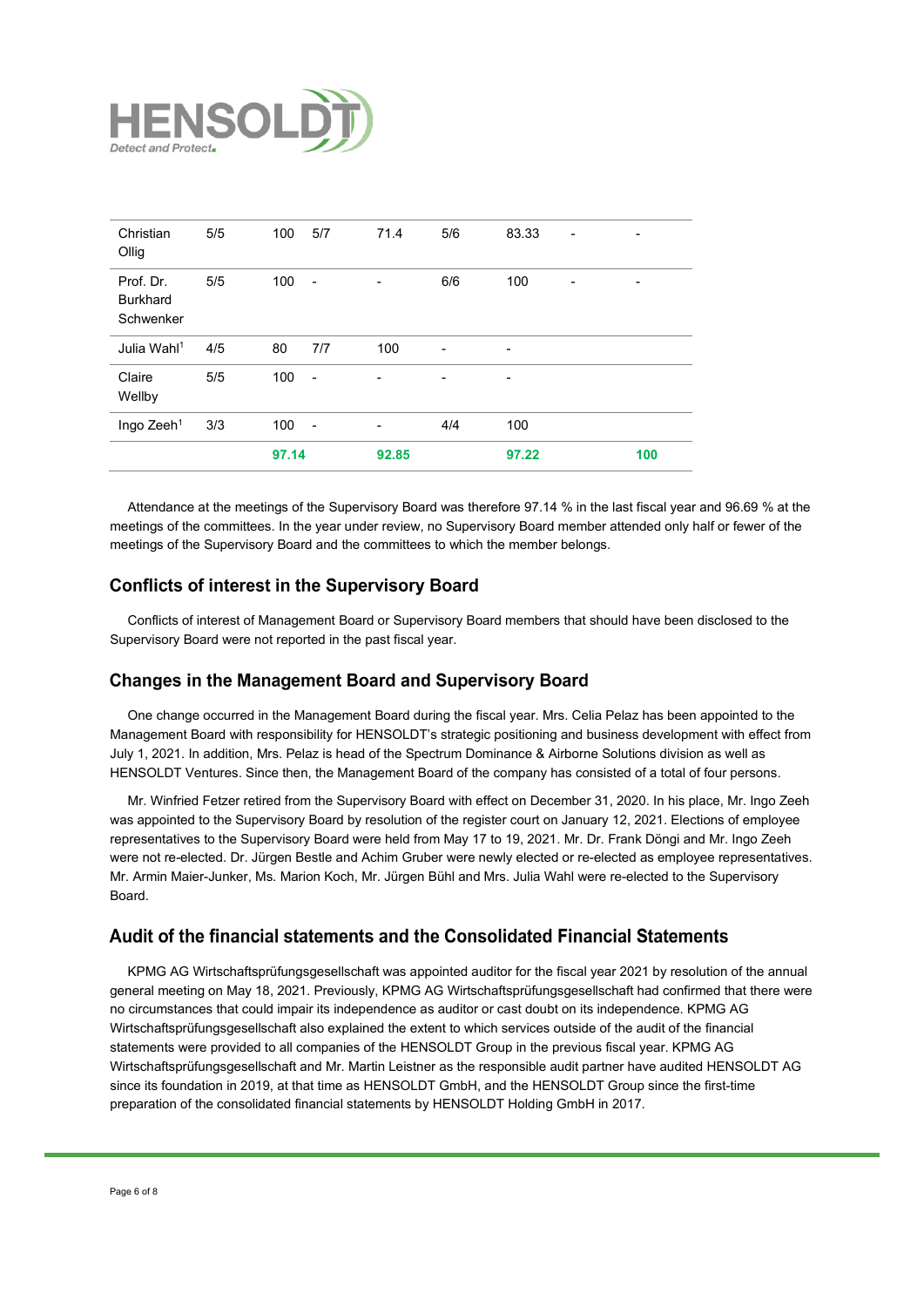

The Management Board of HENSOLDT AG has prepared the financial statements, the combined management report of HENSOLDT AG and of the Group as well as the Consolidated Financial Statements for the fiscal year 2021.

KPMG AG Wirtschaftsprüfungsgesellschaft audited the financial statements, the combined management report of the HENSOLDT Group and the Consolidated Financial Statements for the fiscal year 2021 and issued an unqualified audit opinion in each case dated March 15, 2022. The Consolidated Financial Statements were prepared on the basis of the International Financial Reporting Standards (IFRS), as applicable in the EU, and the supplementary German statutory regulations pursuant to section 315e (1) HGB (German Commercial Code). The financial statements and the combined management report were prepared in accordance with the provisions set forth in the German commercial code.

The auditor conducted the audit of the annual and consolidated financial statements in accordance with section 317 HGB and the German generally accepted standards for the audit of financial statements promulgated by the German Institute of Public Auditors (IDW).

The aforementioned documents were distributed to us by the Management Board in good time or were available at the balance sheet meeting. They were dealt with intensively in the Audit Committee on March 16, 2022. The members of the Audit Committee reported, in detail, on these deliberations to the plenary session at the balance sheet meeting on March 16, 2022. The plenary discussed the financial statements and reports in detail – also in the presence of the Management Board. Both meetings were attended by the auditor, who reported on the main results of their audit. Part of the presentation were the scope, focus and costs of the audit.

We agreed with the results of the final audit. According to the final result of the audit by the Audit Committee and our own audit, no objections needed to be raised. The Supervisory Board approved the annual financial statements prepared by the Management Board and the consolidated financial statements prepared by the Management Board. The financial statements are thus adopted. The Management Board proposes to use € 32,269,716.20 of the balance sheet profit totalling € 26,250,000.00 to distribute a dividend of € 0.25 per no-par value share entitled to dividend. We agreed with this proposal.

As part of its review, the Supervisory Board also examined the non-financial group declaration as part of the sustainability report, which was to be prepared in accordance with section 315b HGB, and came to the conclusion that it meets the existing requirements and that no objections are to be raised. An external review by KPMG AG Wirtschaftsprüfungsgesellschaft had previously confirmed that no matters had come to the attention of the auditors that caused them to believe that the non-financial group statement had not been prepared, in all material respects, in accordance with section 315c HGB.

#### Audit of the report of the Management Board on relations with affiliated companies

The Management Board of HENSOLDT AG prepared a report on relations with affiliated companies (dependency report) for the fiscal year 2021 in accordance with section 312 AktG and submitted it to the Supervisory Board in due time. The dependency report was audited by the auditor in accordance with section 313 AktG. Since there were no objections to be raised after the final result of their audit, the auditor issued the following unqualified audit certificate in accordance with section 313 (3) AktG: "Having conducted a proper audit and assessment, we confirm that (1) the factual statements made in the report are correct, (2) the consideration paid by the company for the legal transactions listed in the report was not unreasonably high, (3) there are no circumstances that would support a materially different assessment of the measures listed in the report than that made by the Management Board."

The dependency report and the auditor's report were submitted to the Audit Committee and the Supervisory Board in good time or were available for inspection at the Supervisory Board meeting on March 16, 2022 and were examined by them. The audit did not result in any objections. According to the final result of the preliminary examination by the Audit Committee and our own review, the Supervisory Board has no objections to the Management Board's declaration on relationships with affiliated companies. The result of the audit of the dependency report by the auditor is approved.